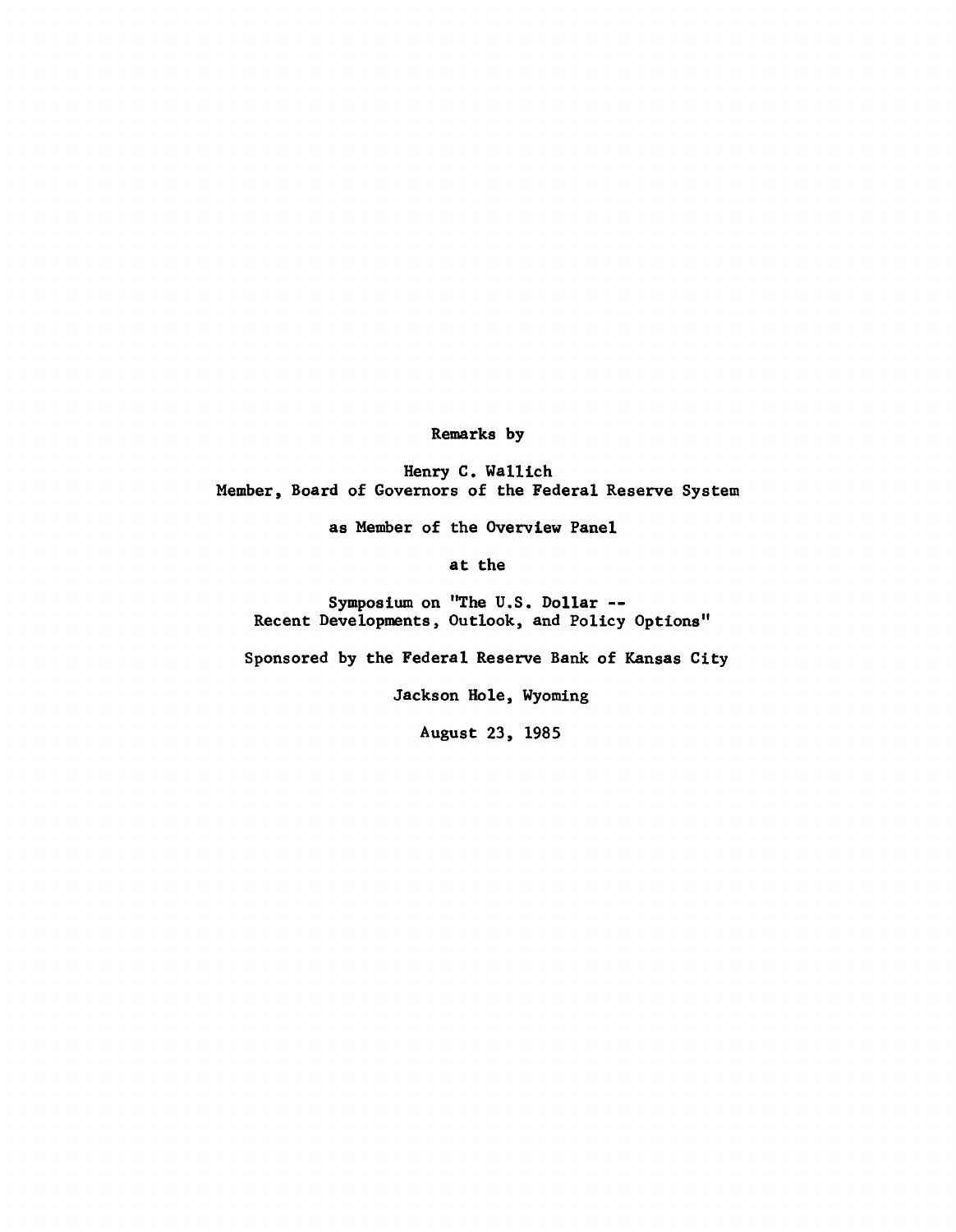**Remarks by**

**Henry C. Wallich Member, Board of Governors of the Federal Reserve System**

**as Member of the Overview Panel**

**at the**

**Symposium on "The U.S. Dollar — Recent Developments, Outlook, and Policy Options"**

**Sponsored by the Federal Reserve Bank of Kansas City**

**Jackson Hole, Wyoming**

**August 23, 1985**

**If I look at the dollar, which is the principal topic of this panel, I think we can fairly say that, at considerable cost to the American economy, considerable benefits have been achieved. At home, inflation has been cut to one-third or one-quarter of its earlier level. Abroad, the United States has acted as a locomotive, pulling the world economy out of a recession. The costs to foreign countries, in terms of higher interest rates and higher prices, are less than the benefits. Higher interest rates are to some extent in the discretion of these countries since on a floating exchange system they can allow their currencies to go down instead of raising interest rates to prevent this. The price increases resulting from the lower value of the currencies evidently have not prevented an almost universal reduction in inflation rates abroad. The reason for this, I would think, is that the prices of many of their imports, although invoiced in dollars, are actually determined by world markets. A strong dollar depresses the**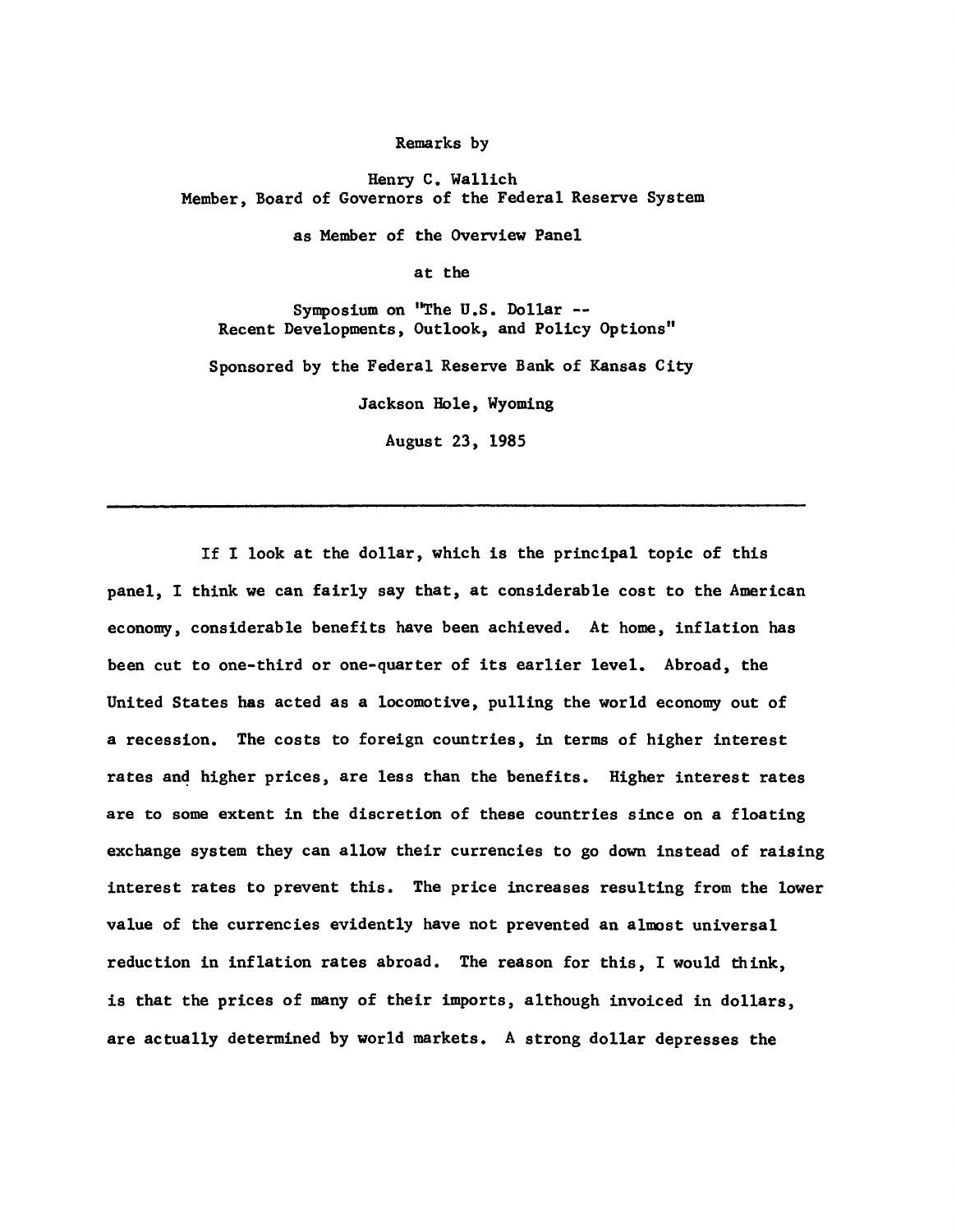**price of world market commodities, especially oil. As for higher interest rates and the alleged draining of investment funds from foreign countries to the United States, I would remind you that most foreign countries operate with substantial excess capacity, unemployment, and, therefore, low utilization of potential. Bringing their economies up to full employment would generate additional savings that could offset the drain to the United States.**

**For us at home, the benefits of the high dollar are, I think, overmatched by its costs. Inflation has been reduced, but some of this gain may have to be given back if and when the dollar comes down. We have had a good investment performance, but not all that much better than in the past. The ratio of business fixed investment to GNF has increased only moderately over past peaks on a gross basis and is lower on a net basis. Meanwhile, the domestic debt burden has increased substantially and the foreign debt of the United States has increased to the point where we have become a debtor country. We have largely lost the net investment income that used to be a great support of our current account.**

**Even so, if there were a way of changing course now and stopping a continuation of the adverse trends I have cited, one might say that we had incurred an affordable cost in return for substantial benefits. The difficulty lies with the future.**

**Several of the earlier speakers have focused on the Fed and, in my way of thinking, done us more honor than we deserve. The Fed is not the only game in town; there are others. But even if it were, that does not mean that we should play them all. Neither can the Fed be held responsible for the inability of the original administration program to deliver all it promised.**

 $-2-$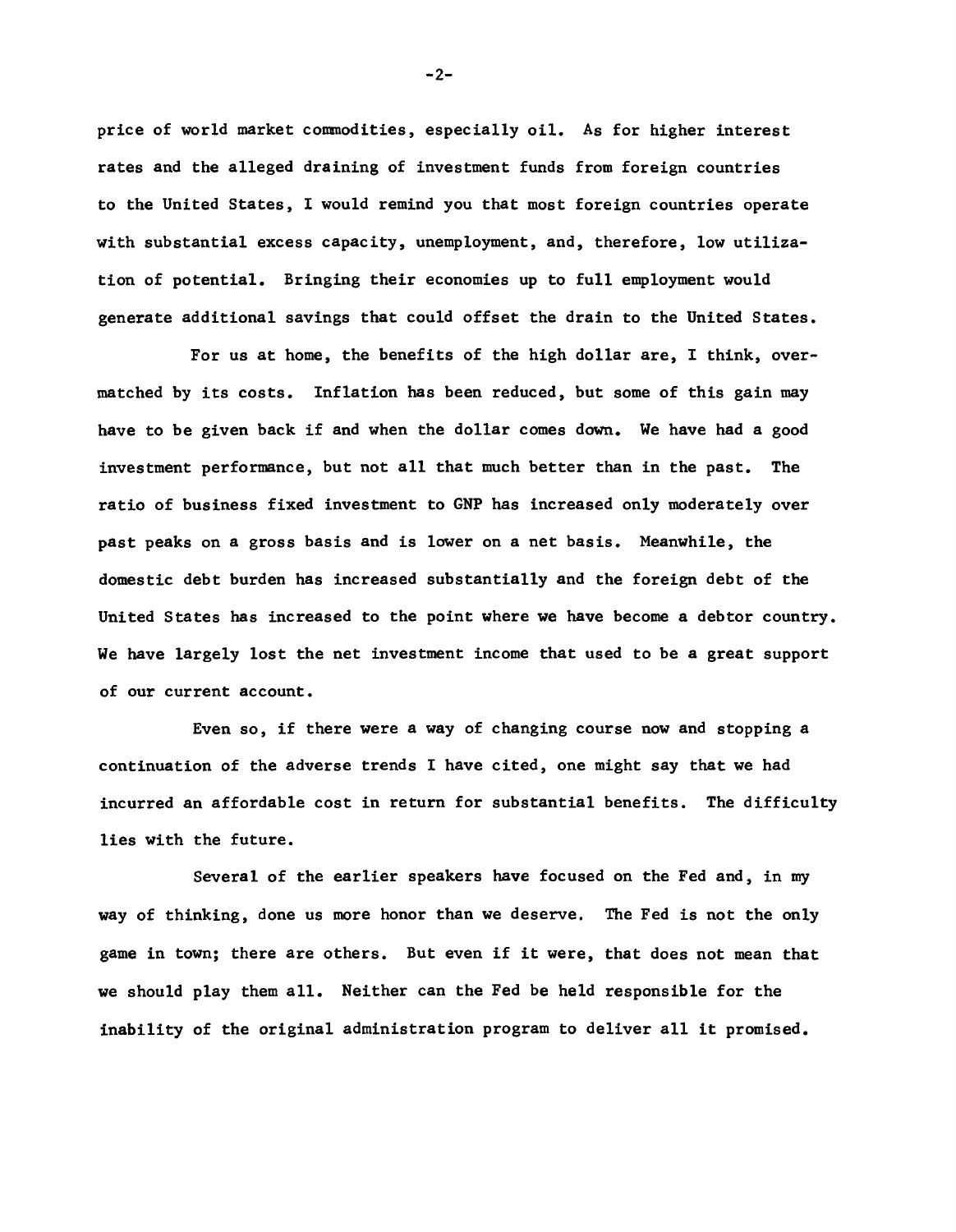**Rates of growth that would have raised revenues to the point of balancing the budget after massive tax cuts were not prevented by the Fed. In my view, they were unlikely to begin with. I was somewhat startled to hear one speaker say that the administration was prepared to settle for an 8 percent inflation in the near term, instead of the 4 percent that developed. I had not heard this from my Washington friends who stayed with the administration. The clear anti-inflationary stance of the administration, to my thinking, has often been documented.**

**To underscore my comment that the Fed is not the only game in town, let me draw your attention to some things that are going on with respect to the international monetary system in which the dollar has had such a spectacular career. A study of the areas in which this system could be inqproved was completed a couple of months ago and will be at the center of discussion at the Seoul meeting of the International Monetary Fund and other bodies hereafter. I am surprised how little attention has been paid at our meeting here to what, after all, constitutes the principal concerted effort of the major industrial countries in the direction of monetary reform. Granted that the results are modest, a fundamental question nevertheless has been put on the table. It is whether the present system of floating rates, which has not performed satisfactorily in the opinion of most observers, is inherently defective, tending to extreme fluctuations, or whether this performance results from inappropriate use made of the system and excessive pressures placed upon it. In the former case, trying to change the system in the direction of greater stability would merely have the effect**

-3-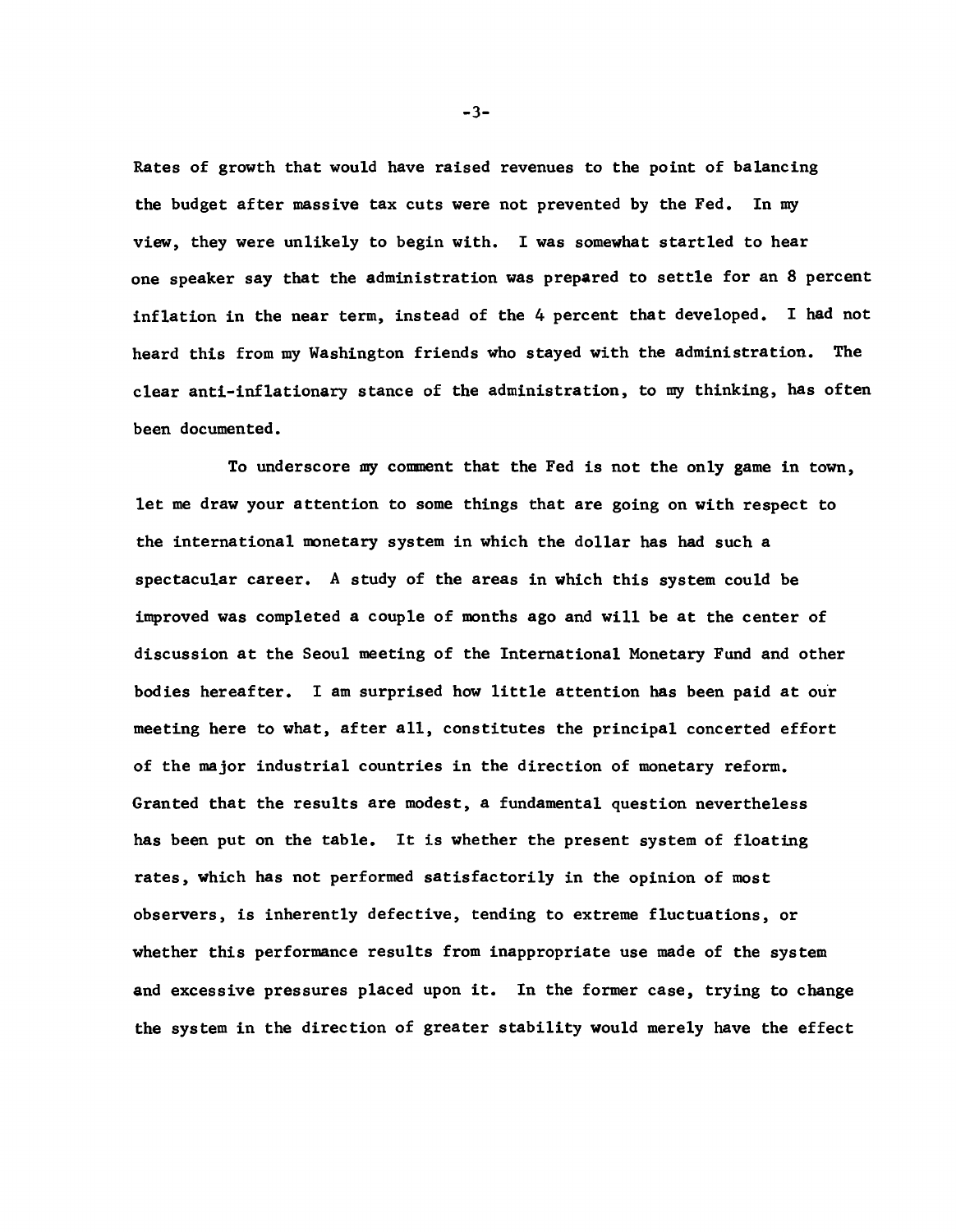**of pushing some of the inherent instability of the world economy into some area other than exchange rates, for instance, into growth, inflation, and employment. If, on the other hand, the use made of the system was inappropriate, then agreement on better use may be the remedy.**

**In the report, there is considerable discussion of "convergence" as a means toward more stable exchange rates. The question, not answered very explicitly, is whether this convergence relates to performance or to both performance and policies. While the report was being developed, increasing convergence of performance occurred, especially in the area of inflation control. Almost all major countries were coming below double-digit inflation rates. The three largest countries were coming below four percent. Nevertheless, as inflation performance converged, the dollar took off. This seems to suggest that convergence of performance must be supplemented by convergence of policies. This means, unfortunately, that even if the system is not inherently flawed, improvements needed in its use are of a very demanding kind.**

**Let me now turn to the area on which much of the discussion at this meeting has focused — the Federal Reserve's role with respect to the dollar. The great problem that the dollar poses for monetary policy is that the dollar is essentially unpredictable. The papers presented to the conference make clear that we have no reliable theory of exchange-rate determination. In other words, the dollar is a wild card. It is indeed discouraging to find that economics, having demonstrated its inability to predict the stock market and interest rates, now also seems to have failed with regard to exchange rates.**

**-4-**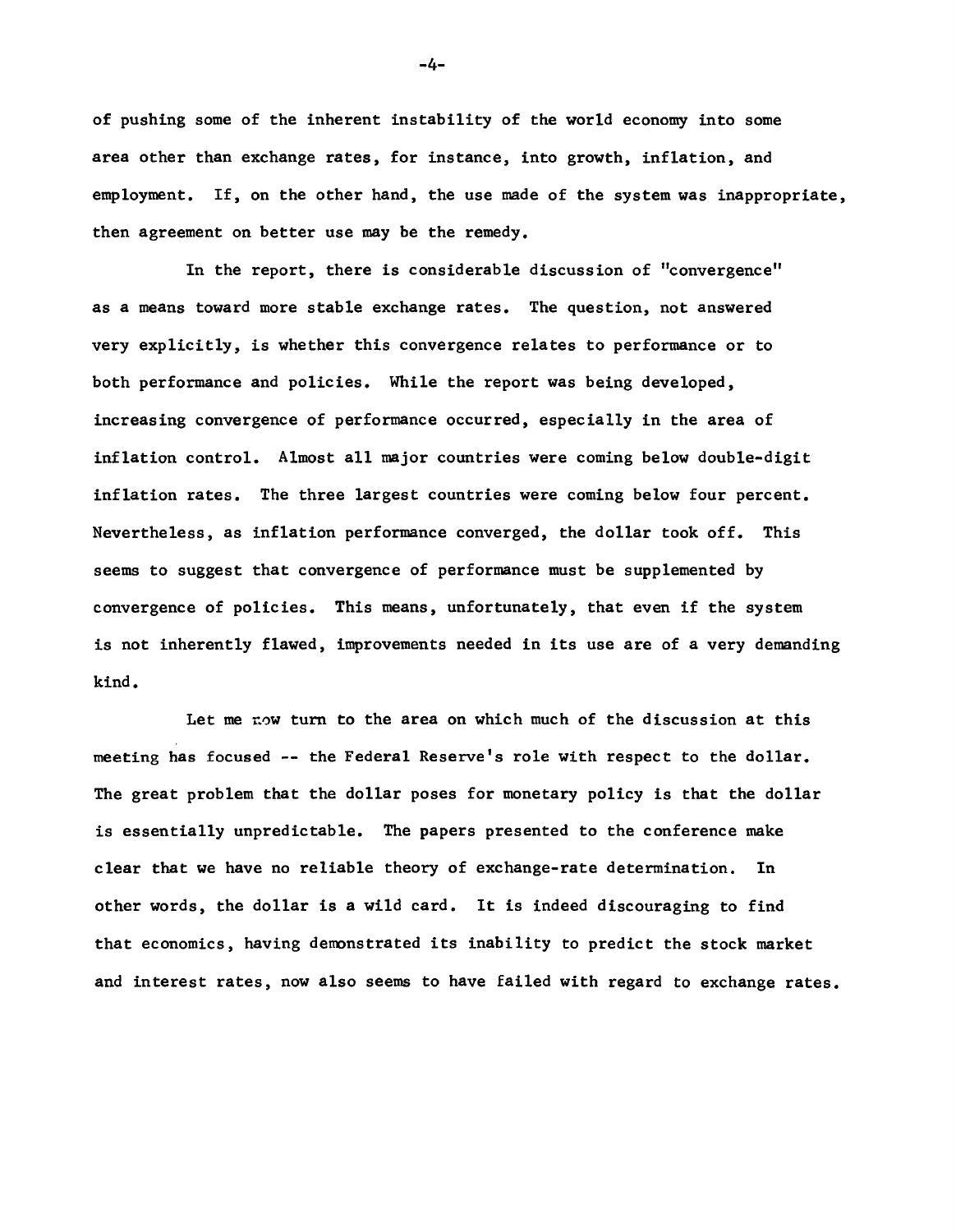**The dollar seems to be determined by forces to which perhaps we can give a name, but the workings of which we do not understand.**

**If we did understand them, it still is not clear in which way policy should seek to influence them. There are risks and costs associated with both a high and a lower dollar. A high dollar, if maintained, would push us toward protectionism. It would increase our foreign debt at an exponential rate, reaching a trillion dollars within very few years. It would continue to erode the core of our economy, manufacturing industry. As for the ultimate level of the dollar, if and when a rate consistent with some sort of equilibrium is reached, that equilibrium rate would have to be lower the longer it takes to reach it, as annual debt service charges build up.**

**A lower dollar would cause inflation to accelerate. By improving the current account and so reducing capital inflows, it would drive up interest rates unless the budget deficit had been meanwhile materially improved. The negative effects of a decline in the dollar would be the bigger the less orderly a downward movement, and the more severe the loss of confidence and credibility. A substantial rise in interest rates would carry the threat of recession. Even though a rise in interest rates resulting from smaller capital imports should be compensated to some extent by stronger net exports, the timing probably does not match. Markets might anticipate the movement of interest rates, whereas the improvement in the current account would take time. Indeed, we may not have the productive capacity in our weakened manufacturing sector to step up exports very fast without price**

5**-**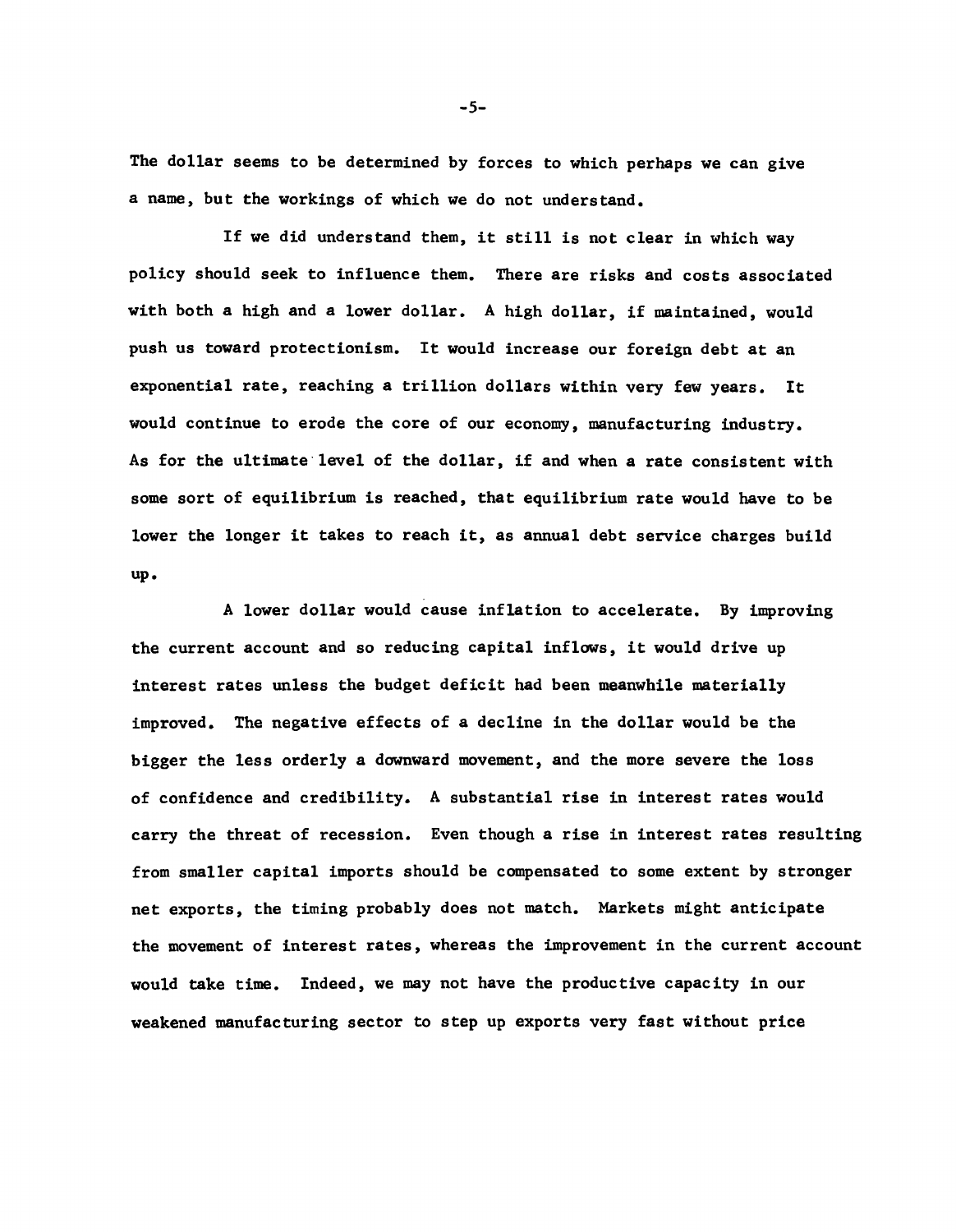**pressures. For these reasons, an improvement in the budget deficit that would relieve pressure on capital markets is urgently needed as accompaniment of any decline in the dollar.**

**It is in the light of these considerations that suggestions made in some of the papers and at this meeting that the Federal Reserve should somehow push down the dollar must be examined. I believe that any such deliberate action would be damaging to inflation expectations. It might be damaging to our prospects of getting long-term interest rates down. The markets would find it difficult to adjust to such a Federal Reserve departure. Unpredictable and possibly disorderly movements in the exchange market could follow. I mention only in passing that a policy of pushing down a falling rate is contrary to IMF rules for floating which to be sure are not very closely observed in practice. It might also bring us in conflict with foreign countries whose views as to the proper dollar rate for their currency might not accord with ours, if we operated so as to make them believe that we had a rate objective.**

**Other speakers have commented on and, to some extent, criticized the proposal by Ron McKinnon. By this proposal, the Federal Reserve and the central banks of Germany and Japan should coordinate their policies. When one of them found its money supply contracting, the others should expand, and vice versa, keeping the "world money supply" approximately stable. There may be situations in which such a procedure was feasible and desirable. But just to give a contrary example at this time, now that the U.S. money supply has expanded strongly in the middle of 1985, should we urge the central banks of the two other countries to engage in countervailing**

**- 6-**